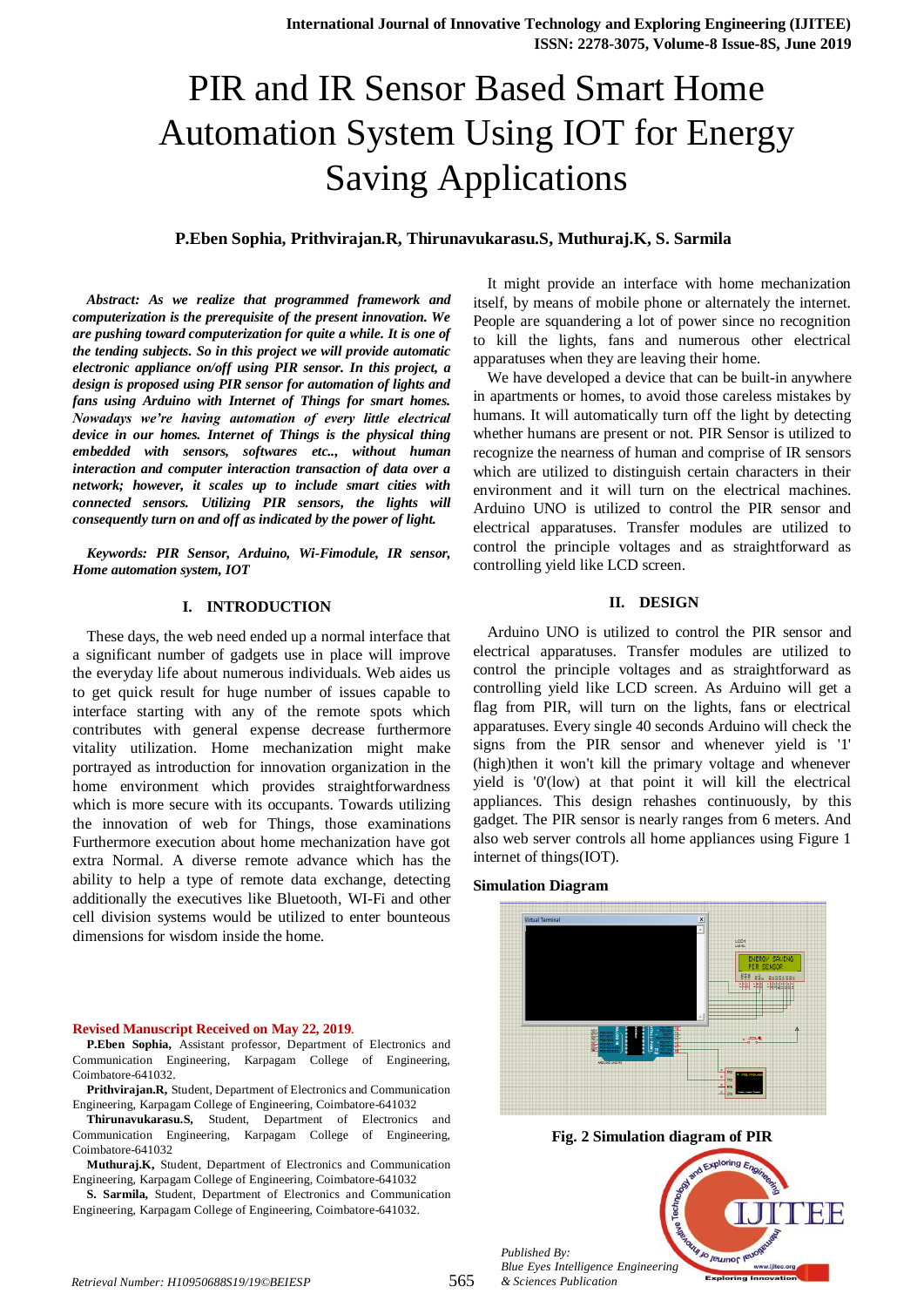#### **Block Diagram**



# **Fig. 1 Block diagram of PIR and IR sensor based smart home automation system**

# **III. HARDWARE DETAILS**

# **1. Arduino Uno**

ARDUINO UNO is the microcontroller which is available as open based on the microchipATmega328P. It has 19 advanced information, a 16 MHz quartz gem, 6 simple data sources, an ICSP header, a USB association, a power jack, and a reset button. This open source Arduino UNO is effectively interfaced to different development sheets; essentially associate to a personal computer with power back up or USB with an air conditioner to-DC connector or battery with more prominent than 5V. You can tinker with your UNO without warring a lot about any kind of implementation and accomplishing something. The Uno board is the first in a progression of USB ARDUINO Figure 3 boards.



#### **Fig. 3 ARDUINO**

## **IV. POWER**

The Arduino Uno can be charged by means of the USB association or with an outer batteries more noteworthy than 5Vsupply or 5V DC. The power source is chosen naturally. Outside (non-USB) power can come either from an air conditioner to-DC connector (divider mole) or battery with charge more prominent than 5V. The connector can be associated into the board's capacity jack by stopping a 2.1mm focus positive fitting. Leads from a battery can be embedded in the Gnd and Vin stick headers of the POWER connector.

The board can work on 6 to 20 volts an outside supply (more noteworthy than 5V). Whenever provided with under 7V, be that as it may, the 5V stick may supply fewer than five volts and the board might be unstable. As, the input voltage more noteworthy than 7V, damage the board by overheating the voltage controller. The prescribed range is 7 to 12 volts.

The power pins are as follows:

VIN. You can supply voltage through this pin. The input voltage to the board when it's utilizing an outside power source (rather than 5 volts from the USB connection, AC to DC connector or other directed power source supply).If providing voltage by means of the power jack, get to it through this stick.

5V.This stick yields a directed 5V from the controller on the board. Providing voltage by means of the 5V or 3.3V pins sidesteps the controller, and can harm your board. The board can be provided with power either from the DC control jack (7 - 12V), the USB connector (5V), or the VIN stick of the board (7-12V).

3V3. A 3.3 volt supply, which is produced by the onboard controller. Most extreme current draw is 50 mA. GND. Ground pins.

| <b>Arduino function</b> |                                       |                                                | <b>Arduino function</b> |
|-------------------------|---------------------------------------|------------------------------------------------|-------------------------|
| reset                   | (PCINT14/RESET) PC6D                  | 28 PC5 (ADC5/SCL/PCINT13)                      | analog input 5          |
| digital pin 0 (RX)      | (PCINT16/RXD) PD0□2                   | PC4 (ADC4/SDA/PCINT12)                         | analog input 4          |
| digital pin 1 (TX)      | (PCINT17/TXD) PD1□                    | 26 PC3 (ADC3/PCINT11)                          | analog input 3          |
| digital pin 2           | (PCINT18/INT0) PD2 <sup>4</sup>       | 25 PC2 (ADC2/PCINT10)                          | analog input 2          |
| digital pin 3 (PWM)     | (PCINT19/OC2B/INT1) PD3 <sup>5</sup>  | 24 PC1 (ADC1/PCINT9)                           | analog input 1          |
| digital pin 4           | (PCINT20/XCK/T0) PD4□6                | 23 PC0 (ADC0/PCINT8)                           | analog input 0          |
| VCC                     | vcc□                                  | <sup>22</sup> □ GND                            | <b>GND</b>              |
| <b>GND</b>              | GND□®                                 | 21□ AREF                                       | analog reference        |
| crystal                 | (PCINT6/XTAL1/TOSC1) PB6□9            | 20□ AVCC                                       | <b>VCC</b>              |
| crystal                 | (PCINT7/XTAL2/TOSC2) PB7              | 19 <sup>1</sup> PB5 (SCK/PCINT5)               | digital pin 13          |
| digital pin 5 (PWM)     | (PCINT21/OC0B/T1) PD5 <sup>1</sup> 11 | 18 <sup>1</sup> PB4 (MISO/PCINT4)              | digital pin 12          |
| digital pin 6 (PWM)     | (PCINT22/OC0A/AIN0) PD6 <sup>12</sup> | 17 PB3 (MOSI/OC2A/PCINT3) digital pin 11 (PWM) |                         |
| digital pin 7           | (PCINT23/AIN1) PD7□13                 | 16 PB2 (SS/OC1B/PCINT2)                        | digital pin 10 (PWM)    |
| digital pin 8           | (PCINT0/CLKO/ICP1) PB0 <sup>14</sup>  | 15 <sup>D</sup> PB1 (OC1A/PCINT1)              | digital pin 9 (PWM)     |

#### **V. ARDUINO UNO TO ATMEGA328 PIN MAPPING**

#### **Fig. 4 Arduino Uno to ATMEGA328 pin mapping**

#### **Input and Output**

Every one of the 14 advanced pins can be utilized as an information or yield, utilizing pinMode(), digitalWrite(), and digitalRead() works on the UNO. They work at 5 volts. These pins can supply or take conveyance of a limit of 40 Mama.

It has an interior draw up resistor (detached naturally),with opposition of 20-50 kOhms. What's more, a few pins have specific capacities:



*Published By: Blue Eyes Intelligence Engineering*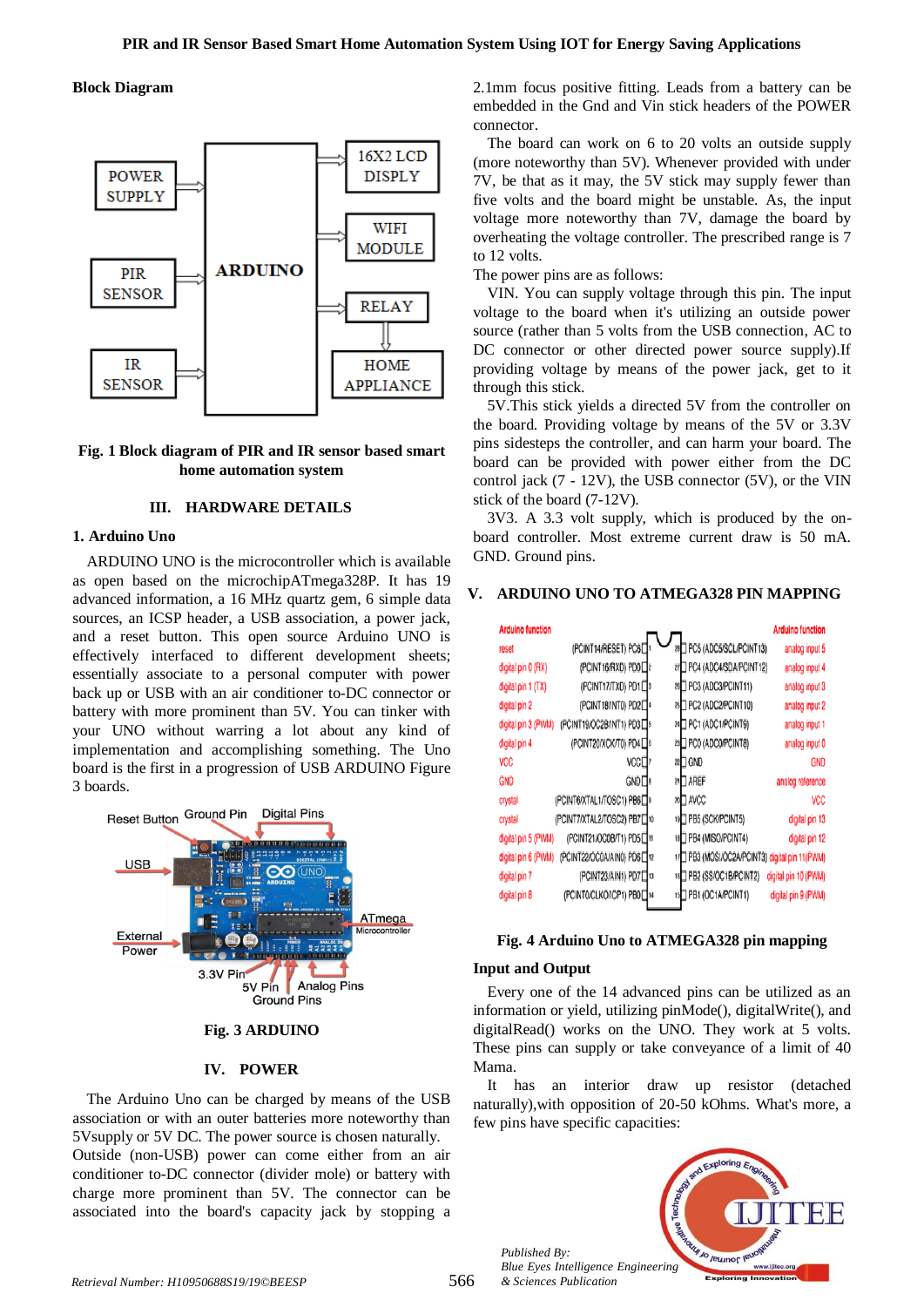Serial: 1 (TX)and 0 (RX). Used to get (RX) TTL Sequential information and transmit (TX) TTL sequential information. These pins are associated with ATmega8U2 USB-to-TTL Sequential chip with their comparing pins.

External Interrupts: 2 and 3. In the event that esteem is low esteem, a rising or falling edge, or an adjustment in esteem, these pins can be designed to trigger a hinder ready. The attachInterrupt() work is utilized to get to these intrudes.

PWM: 3, 5, 6, 9, 10, and 11.Utilizing the analogWrite() work it gives a 8-bit PWM yield

SPI: 10 (SS), 11 (MOSI), 12 (MISO), 13 (SCK). Utilizing the SPI library, these pins support SPI correspondence.

LED: 13.There is a fixed Driven associated with advanced stick 13. At the point when the yield of the stick is LOW, Driven is off, when the stick is HIGH esteem, the Drove is on.

The Uno has 6 simple data sources, every one of which give 10 bits of goals (for example 1024 distinct qualities), named A0 through A5.

As a matter of course they measure from ground to 5 volts, The AREF stick is utilized to change the upper end of their range and the analog Reference() work. Moreover, a few pins have particular usefulness:

TWI: A4 or SDA pin and A5 or SCL pin. Using the Wire library, Support TWI communication

There are a couple of other pins on the board:

AREF. Utilizing with simple Reference (),reference voltage for the simple sources of info can be fixed.

Reset. Normally used to add a reset catch to shields which hinder the one on the board. As this line LOW '0', microcontroller will reset.

The mapping between Arduino pins and ATmega328 ports. The mapping for the Atmega8, 168, and 328 is indistinguishable.

# **Communication**

ARDUINO can be utilized to speak with a PC, another ARDUINO board or different microcontrollers. The ATmega328P microcontroller Figure 4, utilizing advanced stick 0 (Rx) and computerized stick 1 (Tx) gives UART TTL (5V) sequential correspondence. In ATmega16U2 firmware, no outside driver is needed. It will utilize the standard USB COM drivers. The .inf document on windows operating system is required to incorporate a type of sequential screen which can grant straight forward narrative information to be transferred to and fro from the Arduino board. The RX and TX LED will glow when the information is transmitted using the USB to the sequential chip and between USB and the personal computer connected to the Arduino board. A Product Sequential library permits any of the Uno's advanced pins for sequential correspondence. The ATmega328P additionally underpins I2C (TWI) and SPI correspondence. The ARDUINO programming incorporates a Wire library to disentangle utilization of the I2C transport.

- Easy to use for beginner level DIYers and makers. • Multiple DIY Projects.
- Prototyping of electronic product and systems.

• Projects requiring Multiple I/O interfaces and communications.

## **Pir Sensor**

PIR sensor recognize an encompassing attributes (person) moving around roughly just inside 10m from the PIR Sensor.PIR Sensors genuine identification run is 5m to 12m.PIR Sensor are essentially made of a pyro electric sensor, which is utilized to distinguish dimensions of infrared radiation. For various basic ventures or things its important to find when an individual has left or entered their home. PIR sensors Figure 5 are unbelievable, they are level control and insignificant exertion, have a wide focal point go, and are easy to interface with.



**Fig. 5 PIR Sensor**

PIR sensors generally have a 3-stick association at the base or side. One stick will be ground, another stick will be flag and the last stick will be control. Power is as a rule up to 5V. Now and then they don't have direct yield in greater modules .So, rather than that a hand-off is utilized to operate, which case there is ground, control and the two switch relations. Interfacing PIR with microcontroller is easy and plain. The PIR goes about as a DETECTOR. APPLICATIONS

Since, output is Digital its better in listening the stick as high/low. If there is a Signal, it's perceived as movement of individuals in environment. Until there is movement, the sensor heats up the yield will stay low. The time at which the yield will swing high for several seconds, at that point return low. The yield will cycle in this example until the sensors observable pathway of still once more, if the development proceeds. The PIR sensor needs a warm-up time with an exact true objective to limit fittingly. This is a result of the settling time incorporated into considering nature's space. This is conceivable at wherever from 10 to

60 seconds. Movement Detection utilizing PIR Sensor: To distinguish nearness of human beings, Passive Infrared Sensor is utilized in its proximity. To control the turning of fans, turn off light and turn off engine Output can be utilized.

To recognize either the nearness of infrared light transmitted from a warm item or nonappearance of infrared light when an article passes a bar produced by another piece of the gadget Figure 5 fundamentally utilized light sensor in movement identification.

A PIR Sensor is utilized to identify the infrared radiation from the warm object. As it comprises of sensor which start changes in their temperature (because of occurrence infrared



*Published By: Blue Eyes Intelligence Engineering*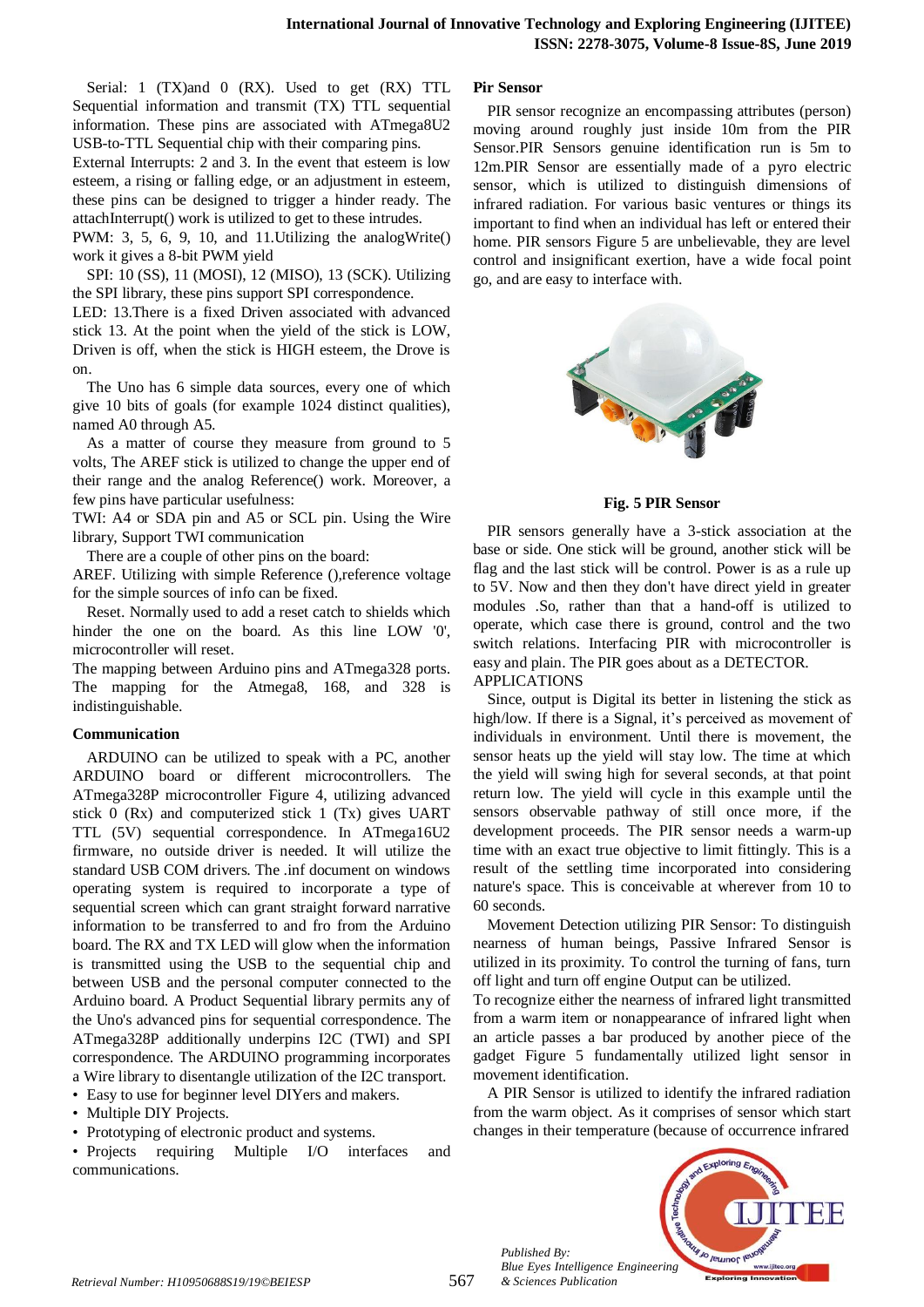radiation) into electric flag called PYRO ELECTRIC SENSORS. It produces an electrical charge, when infrared light strikes a gem.

Like this, PIR sensor recognizes the nearness of warm item (people) inside a region of in the locale of 14 meters. Uses of PIR Sensors

- opening and shutting of lift.
- Automating open and close of entryways.
- Reduce mishaps.
- In staircases
- For Basement Parking Area
- Shopping Malls and buildings.
- For infrared cameras.

Highlights

1.Compact in size.

2. Dual Element Sensor with Low Noise and High Sensitivity.

3. Delay Time adaptable

- 4. 5V power supply.
- 5.Inexpensive

6. Standard TTL Output

# **IR Sensor**

An electronic gadget, that discharges so as to recognize a few objects of the surroundings, IR Sensor is utilized. It can gauge the warmth of a warm article just as distinguishes the movement of the objects(human body). These kinds of sensors estimates just infrared radiation, as opposed to discharging it that is called as a passive IR sensor . The items transmit some type of warm radiations .in infrared radiation. These kinds of radiations are imperceptible to our eyes, that can be distinguished just by an infrared sensor. The producer is basically an IR LED and the locator is just an IR photodiode which is delicate to IR light of a similar wavelength as that radiated by the IR LED., The protections and these yield voltages, change in extent to the greatness of the IR light got, when IR light falls on the photodiode Figure 6.



# **Fig. 6 IR Sensor**

# **Wifi Module**

The ESP8266 WiFi Module is an independent SOC with incorporated TCP/IP convention stack can access to your WiFi network, with any microcontroller. The ESP8266 Figure 7 is able to do either facilitating an application or offloading all Wi-Fi organizing capacities from another

application processor. This module has a ground-breaking enough ready handling and capacity ability that enables it to be coordinated with the sensors and other application explicit gadgets through its GPIOs with insignificant improvement in advance and negligible stacking amid runtime. Its high level of on-chip reconciliation takes into account insignificant outside hardware, including the0frontend module, is intended to involve negligible PCB zone. The ESP8266 underpins APSD for VoIP applications and Bluetooth conjunction interfaces, it contains a self-adjusted RF enabling it to work under every single working condition, and requires no outside RF parts .The uses of ESP8266 are Smart power plugs ,Home mechanization ,Wi-Fi area mindful gadgets, Industrial remote control, Security ID labels. Fig.7 Wi-Fi module

Highlights of ESP8266

- o 802.11 b/g/n convention
- o Wi-Fi Direct (P2P), delicate AP
- o Integrated TCP/IP convention stack

o Integrated TR switch, balun, LNA, control intensifier and coordinating system

- o Integrated PLL, controllers, and power the board units
- o +19.5dBm yield control in 802.11b mode
- o Integrated temperature sensor
- o Supports receiving wire assorted variety
- o Power down spillage current of < 10uA

o Integrated low power 32-bit CPU could be utilized as application processor Implementation of PIR sensor



**Fig. 7 PIR & IR Sensor based home automation System Saving Energy**

# **VI. CONCLUSION**

PIR sensor is commonly utilized for the movement identification; it's anything but a simple assignment to structure this framework. We have done programming so that even a little development of the human or warm item is identified by the PIR sensor utilizing LCD show and furthermore checking web server. We utilized some time delay and changed the examining time frame for the sensor yield for the precise identification.



*Published By: Blue Eyes Intelligence Engineering*